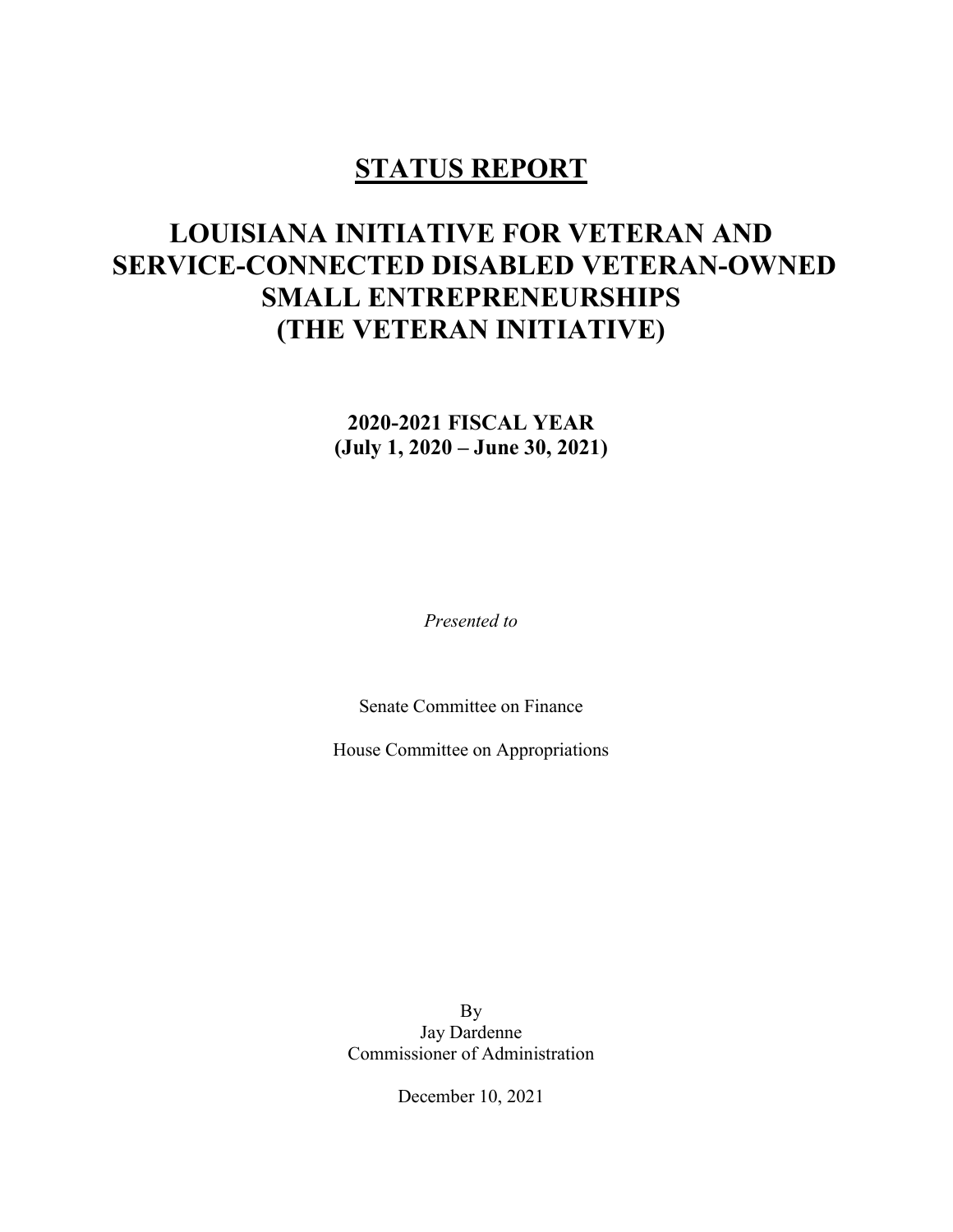# LOUISIANA INITIATIVE FOR VETERAN AND SERVICE-CONNECTED DISABLED VETERAN-OWNED SMALL ENTREPRENEURSHIPS (THE VETERAN INITIATIVE)

### 2020 - 2021 FISCAL YEAR STATUS

For the period of July 1, 2020 through June 30, 2021, the total reported state expenditures on contracts with certified Veteran Initiative entrepreneurships was \$8,723,743.76. At the end of the June 30, 2021 fiscal year period, LED reported five hundred and eighty-one (581) certified Veteran Initiative small entrepreneurships (375 Veteran-Owned and 206 Service-Connected Disabled). Of this number, a total of four hundred and seventy-five (475) were registered in LaGov.

For the previous fiscal year (July 1, 2019 through June 30, 2020), the total reported expenditure on contracts was \$7,586,067.58. The table below is an overview of expenditures to Veteran Initiative small entrepreneurships for fiscal years July 1, 2019 through June 30, 2020 and July 1, 2020 through June 30, 2021. The DOA and state agencies in concert with LED are continuing our efforts to inform businesses about the program and to encourage their certification. The DOA is also encouraging state agencies to maximize their efforts in contracting with Veteran Initiative entrepreneurships.

#### TABLE 1

## BREAKDOWN OF FISCAL YEAR '21 EXPENDITURES

The chart below illustrates the expenditures on contracts with certified Veteran Initiative Small Entrepreneurships according to the three available procurement accounting systems used by the executive branch.

| <b>VETERAN INITIATIVE SUMMARY EXPENDITURES</b>                                             |                                                     |                                                     |  |  |  |  |  |
|--------------------------------------------------------------------------------------------|-----------------------------------------------------|-----------------------------------------------------|--|--|--|--|--|
|                                                                                            | <b>EXPENDITURES FY '20</b><br>$07/01/19 - 06/30/20$ | <b>EXPENDITURES FY '21</b><br>$07/01/20 - 06/30/21$ |  |  |  |  |  |
| ISIS and LaGov (Office of State Procurement and<br>Facility Planning and Control) Agencies | \$6,632,853.04                                      | \$6,222,731.27                                      |  |  |  |  |  |
| Non-ISIS/LaGov Agencies (Universities, Colleges &<br><b>LSUHSC HOSPITALS)</b>              | \$820,908.84                                        | \$2,162,186.90                                      |  |  |  |  |  |
| Department of Transportation and Development                                               | \$132,305.70                                        | \$338,825.59                                        |  |  |  |  |  |
| <b>TOTAL</b>                                                                               | \$7,586,067.58                                      | \$8,723,743.76                                      |  |  |  |  |  |

Note: Due to limited reporting capabilities, these figures may not reflect all expenditures earned by small entrepreneurships engaged as subcontractors.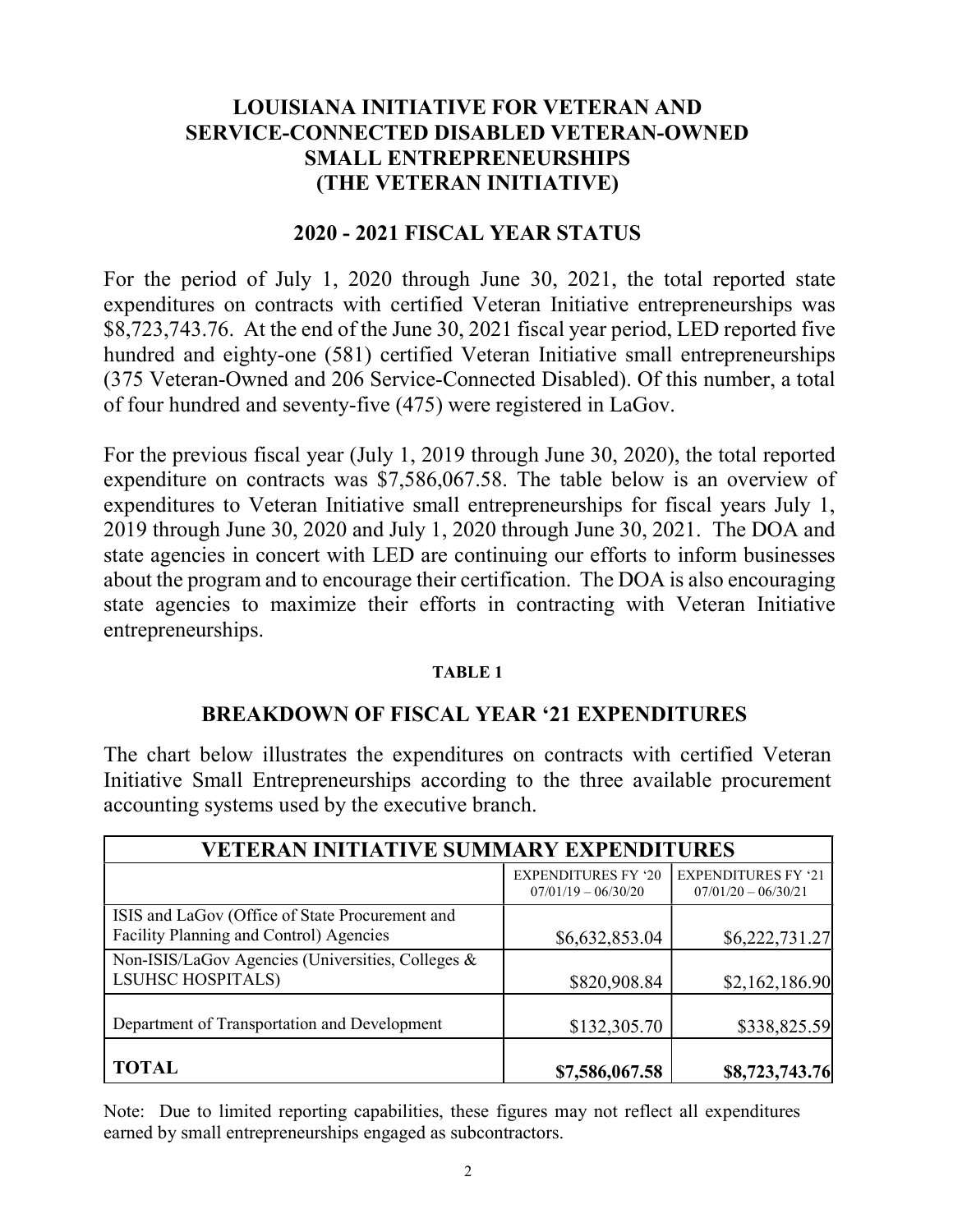## ADDITIONAL INITIATIVE REQUIREMENTS IMPOSED BY STATUTE

A. La. R.S. 39:2177(C) requires the Commissioner of Administration to provide periodic training for relevant state employees to acquaint them with the requirements of the initiative and administrative law related thereto.

B. La. R.S. 39:2177(D) requires the Commissioner of Administration to conduct a training program at least semiannually to acquaint small entrepreneurships with state procurement and public contract proposal and bidding practices.

On behalf of the Commissioner, the Office of State Procurement conducts outreach activities to acquaint Veteran Initiative entrepreneurships with state contracting and procurement, to encourage certification and to encourage Veteran Initiative entrepreneurships to enroll in the state's electronic vendor notification system, LaGov.

Examples of these types of activities include:

| Date             | Event                          | Location | <b>Topic</b>                 |
|------------------|--------------------------------|----------|------------------------------|
| October 14, 2020 | <b>LED Small Business</b>      | Virtual  | Purchasing overview and H&VI |
| October 14, 2020 | Vendor How to Do Business with | Virtual  | Purchasing overview and H&VI |
|                  | the State                      |          |                              |